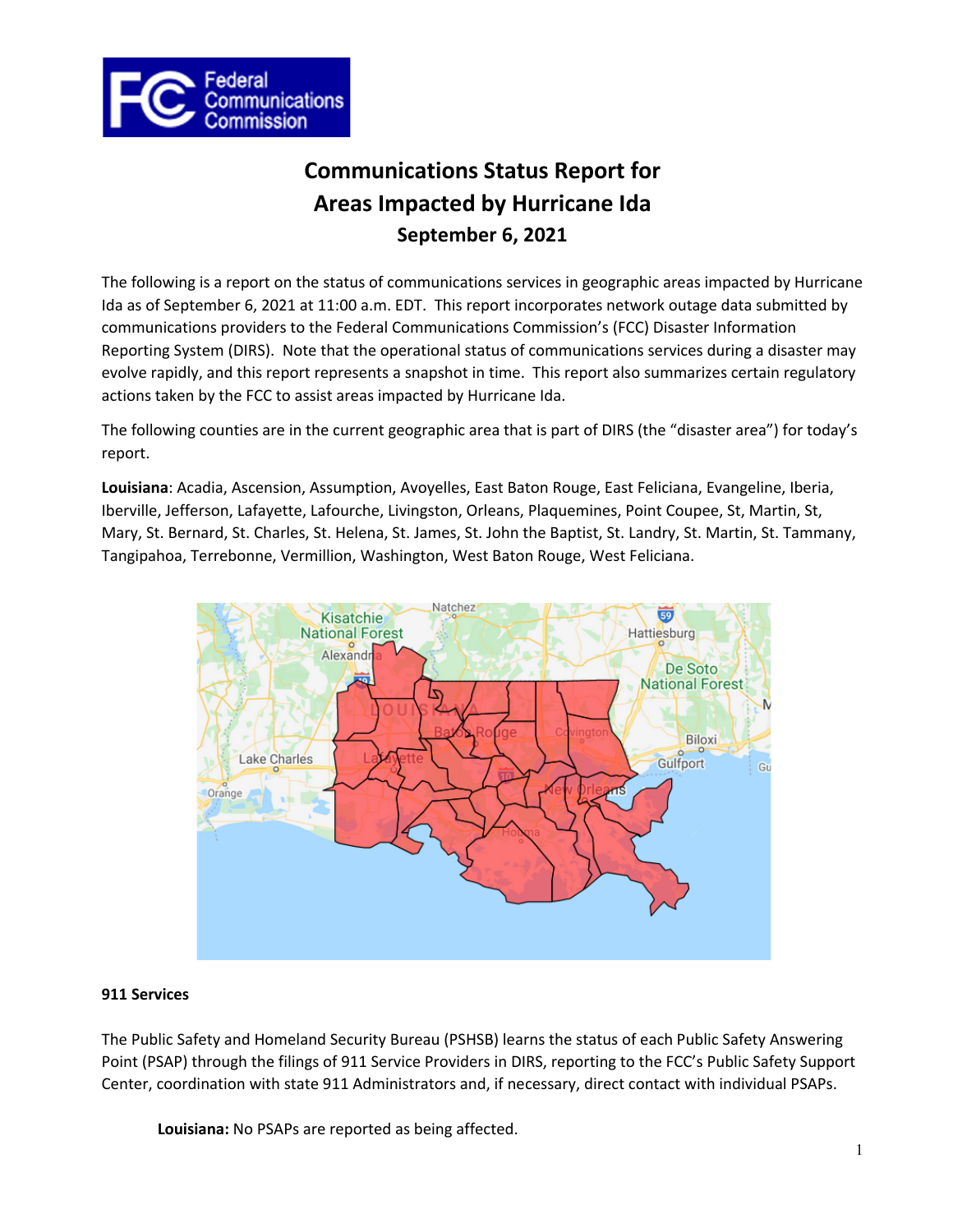





#### **Wireless Services**

The following section describes the status of wireless communications services and restoration in the disaster area. The chart below shows trends: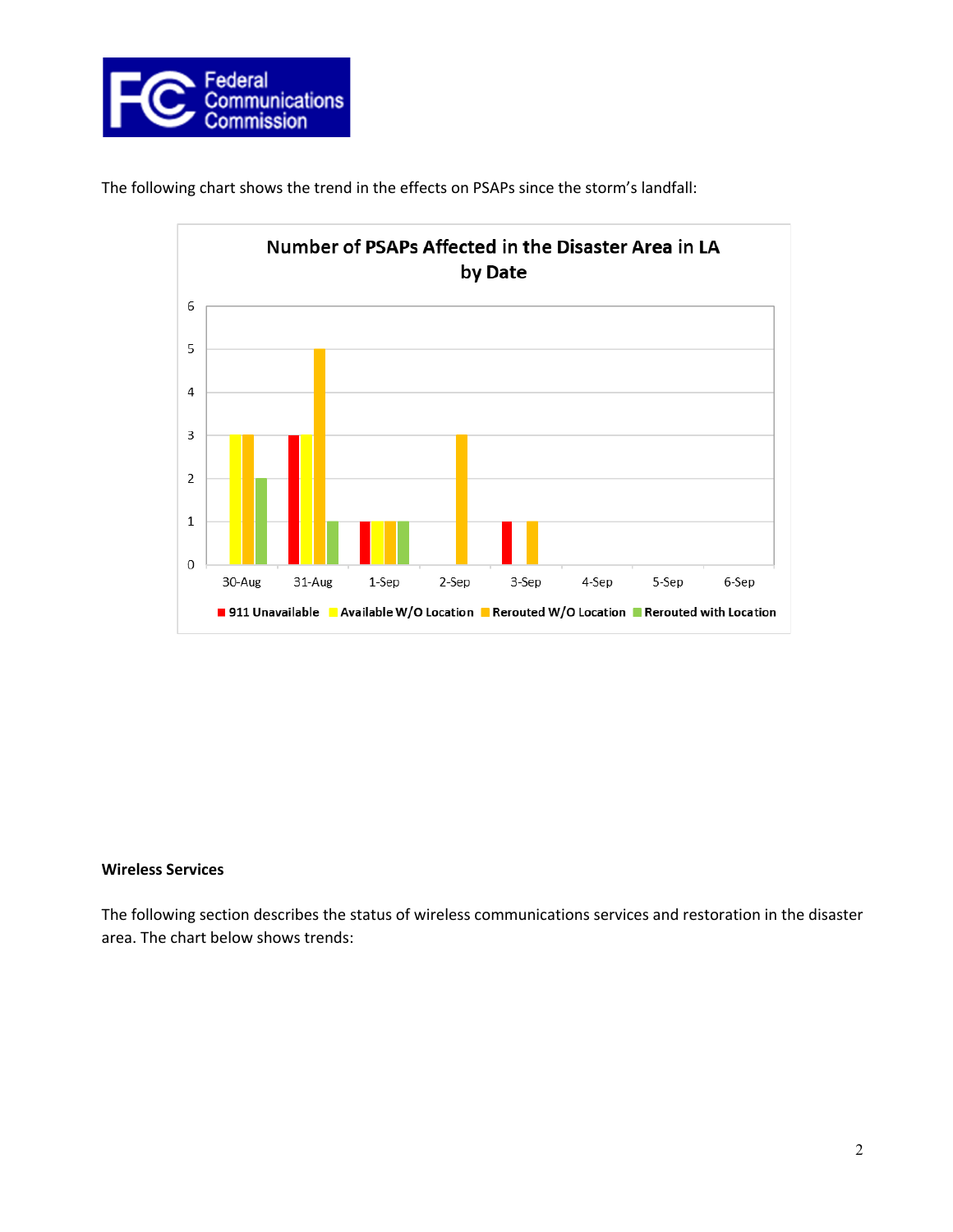



The current status of wireless communications services and restoration by county is shown by the following chart and map.

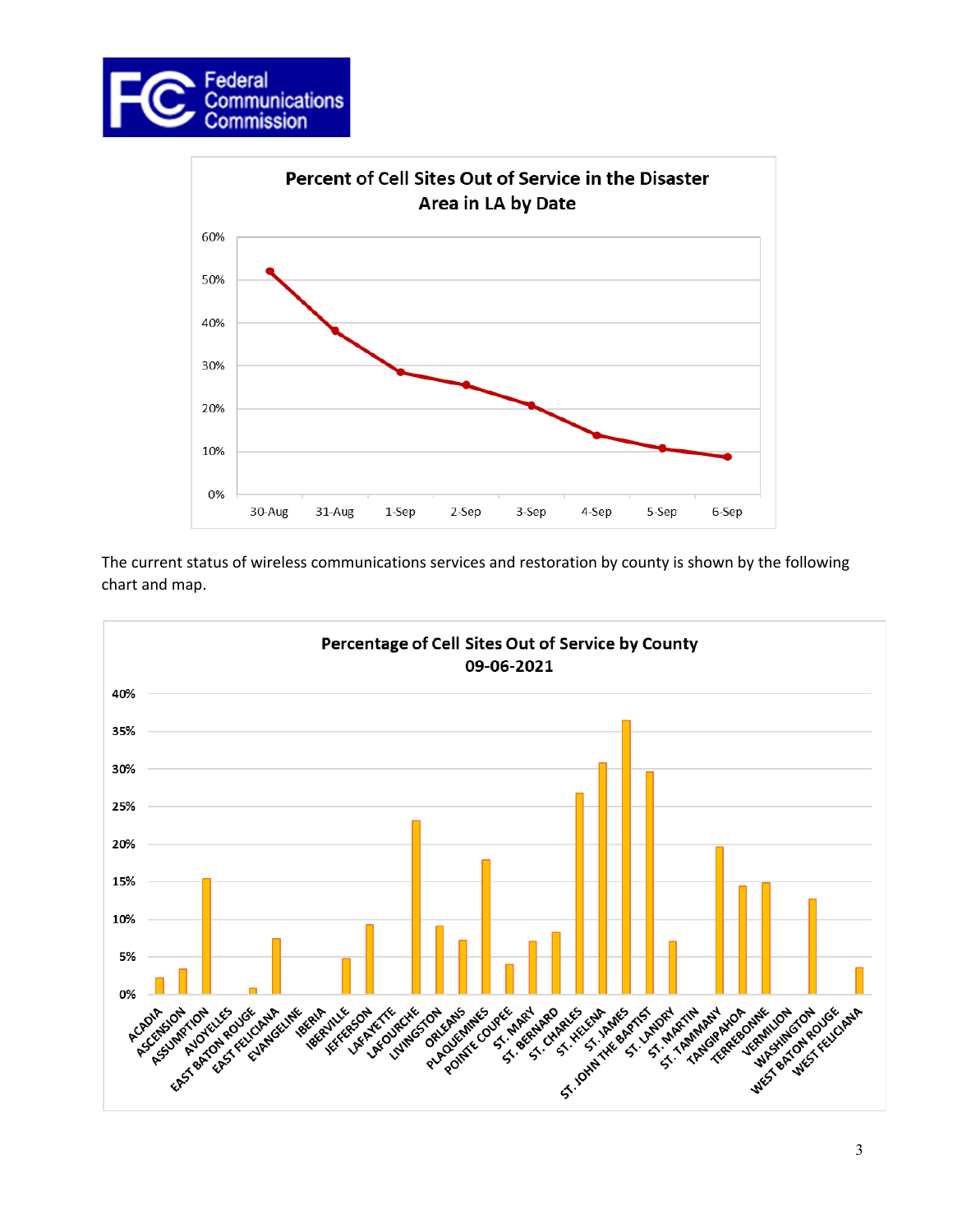



# **Percent Cell Sites Out-of-Service By County**

The following table provides cell sites out of service by county. 8.7% (down from 10.8% yesterday) of the cell sites in the affected area in Louisiana are out of service. The information shown was provided by the signatories to the Wireless Network Resiliency Framework Cooperative Agreement.

## **Louisiana**

| <b>State</b> | <b>Affected</b><br><b>Counties</b> | <b>Cell</b><br><b>Sites</b><br><b>Served</b> | <b>Cell</b><br><b>Sites</b><br>Out | Percent<br>Out | <b>Cell Sites</b><br><b>Out Due to</b><br>Damage | <b>Cell Sites Out</b><br>Due to<br>Transport <sup>1</sup> | <b>Cell Sites</b><br>Out Due to<br>Power |
|--------------|------------------------------------|----------------------------------------------|------------------------------------|----------------|--------------------------------------------------|-----------------------------------------------------------|------------------------------------------|
| LА           | <b>ACADIA</b>                      | 45                                           |                                    | $2.2\%$        |                                                  |                                                           |                                          |
| LA           | <b>ASCENSION</b>                   | 88                                           | 3                                  | $3.4\%$        |                                                  |                                                           |                                          |
| LA           | <b>ASSUMPTION</b>                  | 19                                           | 2                                  | 10.5%          |                                                  |                                                           |                                          |
| LA           | <b>AVOYELLES</b>                   | 52                                           | 0                                  | $0.0\%$        |                                                  |                                                           |                                          |

<sup>&</sup>lt;sup>1</sup> These are cell sites that are out due to issues with the (typically wireline) networks that route communications traffic to and from the cell sites.

 $1 - 15 - 16 - 30 = 31 - 45 = 46 - 60 = 61 - 100$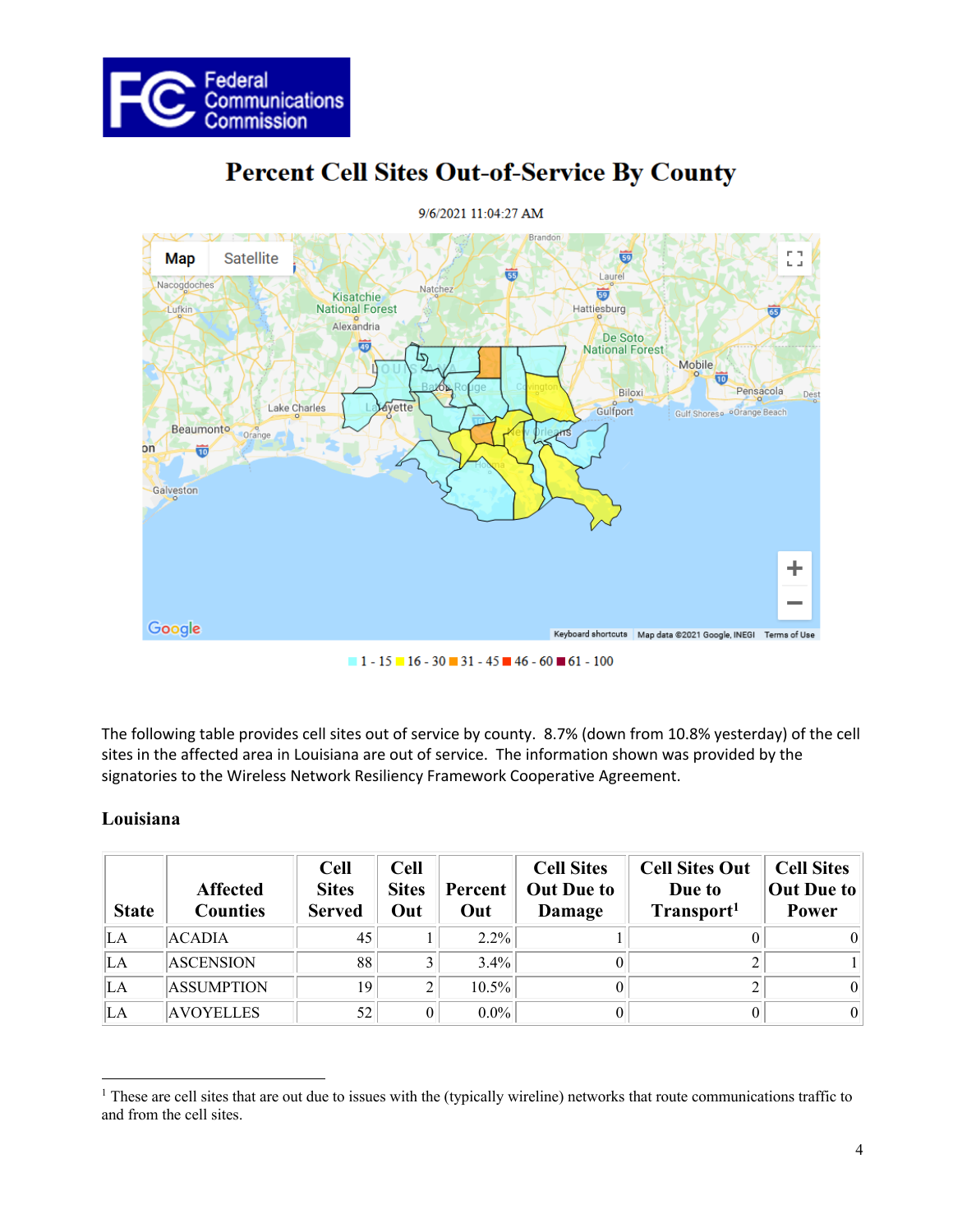

| <b>TOTAL</b> |                                                  | 2,759    | 241                            | 8.7%            | 43                                   | 126                              | 73                      |
|--------------|--------------------------------------------------|----------|--------------------------------|-----------------|--------------------------------------|----------------------------------|-------------------------|
| LA           | <b>WEST</b><br><b>FELICIANA</b>                  | 28       | 1                              | 3.6%            | $\theta$                             | 1                                | $\Omega$                |
| LA           | <b>WEST BATON</b><br><b>ROUGE</b>                | 32       | $\boldsymbol{0}$               | $0.0\%$         | $\boldsymbol{0}$                     | $\boldsymbol{0}$                 | $\boldsymbol{0}$        |
| LA           | <b>WASHINGTON</b>                                | 55       | $\boldsymbol{7}$               | 12.7%           | $\boldsymbol{0}$                     | $\overline{4}$                   | $\overline{\mathbf{3}}$ |
| LA           | <b>VERMILION</b>                                 | 55       | $\mathbf{0}$                   | $0.0\%$         | $\boldsymbol{0}$                     | $\mathbf{0}$                     | $\boldsymbol{0}$        |
| LA           | <b>TERREBONNE</b>                                | 81       | 12                             | 14.8%           | $\overline{\mathbf{3}}$              | 6                                | $\mathfrak{Z}$          |
| LA           | <b>TANGIPAHOA</b>                                | 118      | 17                             | 14.4%           | $\boldsymbol{0}$                     | 10                               | $\boldsymbol{7}$        |
| LA           | <b>ST. TAMMANY</b>                               | 260      | 51                             | 19.6%           | $\mathbf{1}$                         | 44                               | 6                       |
| LA           | <b>ST. MARTIN</b>                                | 48       | $\boldsymbol{0}$               | $0.0\%$         | $\boldsymbol{0}$                     | $\mathbf{0}$                     | $\theta$                |
| LA           | <b>ST. LANDRY</b>                                | 85       | 6                              | 7.1%            | 6                                    | $\mathbf{0}$                     | $\boldsymbol{0}$        |
| LA           | <b>ST. JOHN THE</b><br><b>BAPTIST</b>            | 27       | 8                              | 29.6%           | $\mathbf{1}$                         | 6                                | 1                       |
| LA           | <b>ST. JAMES</b>                                 | 33       | 12                             | 36.4%           | 4                                    | $\overline{4}$                   | $\overline{4}$          |
| LA           | <b>ST. HELENA</b>                                | 13       | $\overline{4}$                 | 30.8%           | $\boldsymbol{0}$                     | $\boldsymbol{0}$                 | $\overline{4}$          |
| LA           | <b>ST. CHARLES</b>                               | 41       | 11                             | 26.8%           | 6                                    | $\overline{c}$                   | $\overline{\mathbf{3}}$ |
| LA           | <b>ST. BERNARD</b>                               | 36       | 3                              | 8.3%            | $\mathbf{1}$                         | $\mathbf{1}$                     | $\mathbf{1}$            |
| LA           | <b>ST. MARY</b>                                  | 56       | $\overline{4}$                 | 7.1%            | $\boldsymbol{0}$                     | $\overline{4}$                   | $\boldsymbol{0}$        |
| LA           | POINTE COUPEE                                    | 25       | $\mathbf{1}$                   | 4.0%            | $\boldsymbol{0}$                     | $\,1$                            | $\boldsymbol{0}$        |
| LA           | <b>PLAQUEMINES</b>                               | 56       | 10                             | 17.9%           | $\overline{4}$                       | $\overline{4}$                   | $\overline{2}$          |
| LA           | <b>ORLEANS</b>                                   | 348      | 25                             | 7.2%            | 5                                    | 10                               | 10                      |
| LA           | <b>LIVINGSTON</b>                                | 121      | 11                             | 9.1%            | $\mathbf{0}$                         | $\overline{3}$                   | 8                       |
| LA           | <b>LAFOURCHE</b>                                 | 78       | 18                             | 23.1%           | $\overline{2}$                       | 7                                | 10                      |
| LA           | LAFAYETTE                                        | 154      | $\mathbf{0}$                   | $0.0\%$         | $\boldsymbol{0}$                     | $\boldsymbol{0}$                 | $\boldsymbol{0}$        |
| LA           | <b>JEFFERSON</b>                                 | 289      | 27                             | 9.3%            | 8                                    | 13                               | 6                       |
| LA           | <b>IBERVILLE</b>                                 | 42       | $\overline{c}$                 | 4.8%            | $\boldsymbol{0}$                     | $\boldsymbol{0}$                 | $\sqrt{2}$              |
| LA           | <b>IBERIA</b>                                    | 46       | $\boldsymbol{0}$               | $0.0\%$         | $\mathbf{0}$                         | $\mathbf{0}$                     | $\boldsymbol{0}$        |
| LA<br>LA     | <b>FELICIANA</b><br><b>EVANGELINE</b>            | 27<br>41 | $\overline{2}$<br>$\mathbf{0}$ | 7.4%<br>$0.0\%$ | $\boldsymbol{0}$<br>$\boldsymbol{0}$ | $\mathbf{1}$<br>$\boldsymbol{0}$ | 1<br>$\overline{0}$     |
| LA           | <b>EAST BATON</b><br><b>ROUGE</b><br><b>EAST</b> | 360      | $\overline{\mathbf{3}}$        | 0.8%            | 1                                    | $\,1$                            | 1                       |
|              |                                                  |          |                                |                 |                                      |                                  |                         |

The number of cell site outages in a specific area does not necessarily correspond to the availability of wireless service to consumers in that area. *See* Improving the Resiliency of Mobile Wireless Communications Networks, Order, 31 FCC Rcd 13745, para. 10 (2016) (recognizing the difficulties in accurately depicting the ongoing status of a wireless provider's service during emergencies). Wireless networks are often designed with numerous, overlapping cell sites that provide maximum capacity and continuity of service even when an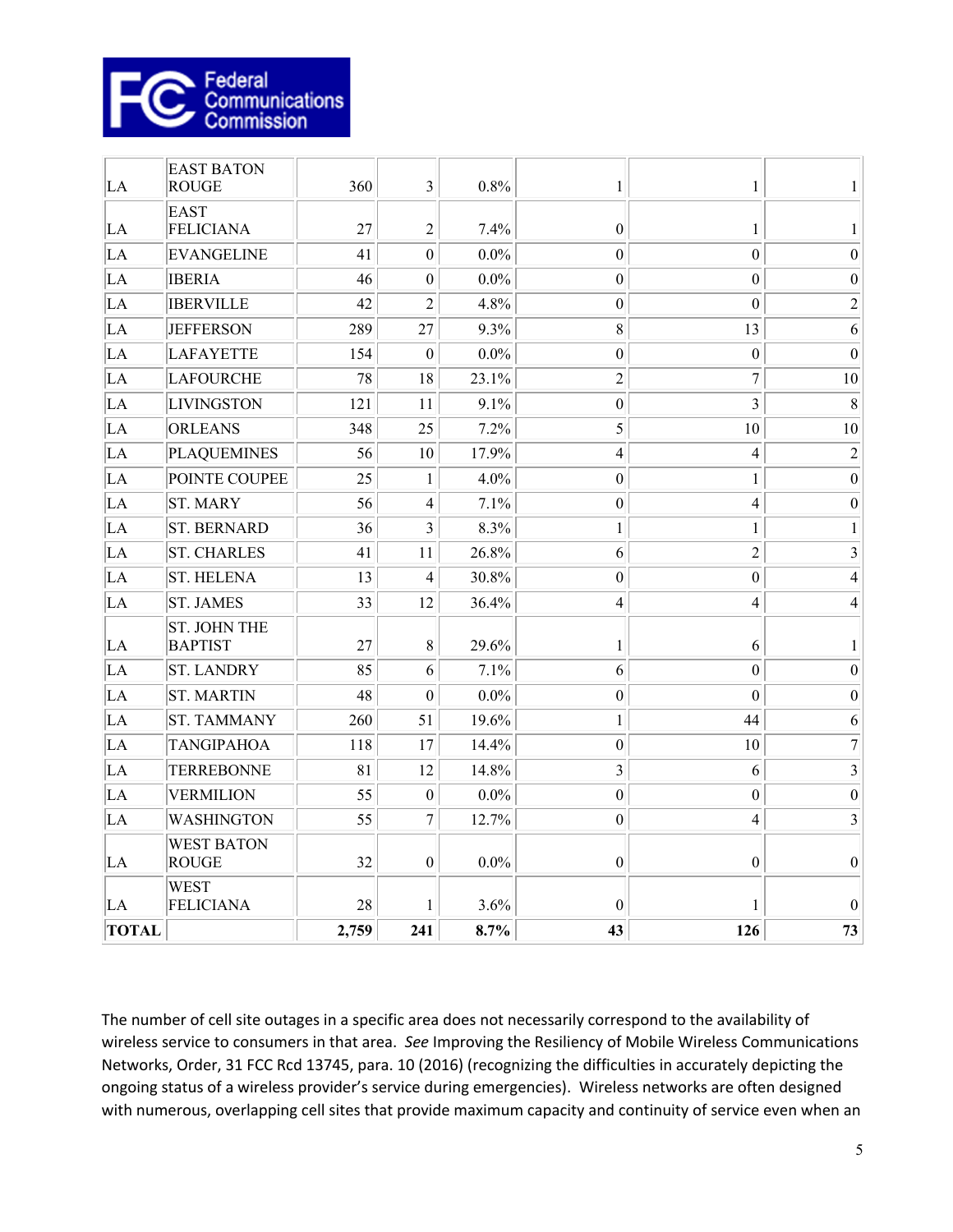

individual site is inoperable. In addition, wireless providers frequently use temporary facilities such as cellson-wheels (also known as COWs), increased power at operational sites, roaming agreements, or take other actions to maintain service to affected consumers during emergencies or other events that result in cell site outages.

## **Cable Systems and Wireline (Combined)**

Cable and wireline companies reported 252,699 subscribers out of service in the disaster area in Louisiana; this may include the loss of telephone, television, and/or Internet services:

The following chart illustrates the trends in the number of subscribers out of service in the disaster area in Louisiana:



#### **Broadcast**:

#### Television stations status:

- 15 (no change from yesterday) TV stations reported being operational (KATC, KBTR, KDCG, KLFY-TV, KLWB, KSHV-TV, KWBJ-CD, KXKW, WBRZ, WGMB-TV, WGNO, WLAE-TV, WNOL-TV, WVLA-TV, WVUE-DT).
- 2 (no change from yesterday) TV stations are reported as being out of service (KFOL, WYES-DT).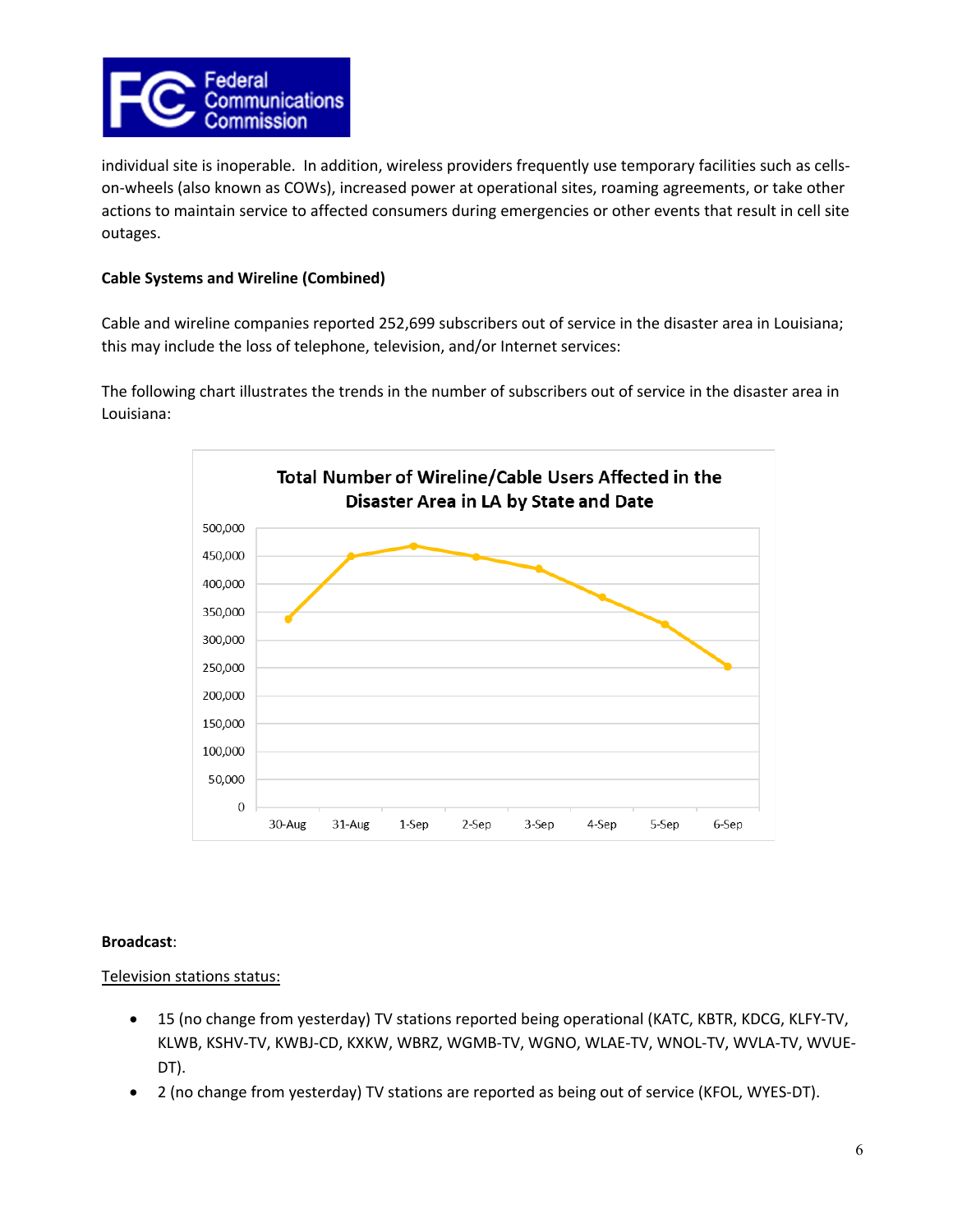

### FM Radio stations status:

- 29 (no change from yesterday) FM radio stations reported being operational (K206DU, KFXZ, KLFT, KLWB, KMEZ, KNXX, KOGM, KQXL-FM, KRVE, KSALU, KSLO, KYMK, W225CZ, WBRP, WDGL, WEMX, WEZB, WFMF, WKBU, WLMG, WNOE, WNXX, WQUE-FM, WRNO-FM, WRQQ, WTGE, WWL-FM, WYLD-FM, WYNK-FM).
- 7 (no change from yesterday) FM stations reported being out of service (KKND, KLXH, KNOL, W208FC, WBKL, WNKV, WZRH).
- 1 (no change from yesterday) FM radio station reported being down with programming sent to another station (KVDU).

## AM Radio stations status:

- 9 (up from 8 yesterday) AM radio stations reported being operational (KFXZ, KSLO, KVOL, WJBO, WODT, WWL, WWWL, WXOK, WYLD).
- 1 (down from 2 yesterday) AM radio stations reported being out of service (WSHO).

## **Special Temporary Authority (STA)/Waivers/Extensions**

The Federal Communications Commission (FCC) may grant Special Temporary Authority (STA) to permit immediate or temporary operation of certain radio facilities during emergencies or other urgent conditions, as well as waivers to support emergency communications and service restoration.

During Hurricane Ida, there have been 3 STAs granted as of 11 am September 6: a verbal STA to the Mutual Aid Box Alarm System, an STA for station KVDU, and a verbal STA to ERA Helicopters LLC.

The FCC granted waivers as follows:

- ARRL emergency request for a temporary waiver to permit higher symbol rate data transmissions for Hurricane Ida traffic.
- Temporary waiver to allow carriers in affected areas greater flexibility in number portability, to assist in restoring service to affected customers more quickly.
- Waiver to extend the Form 477 deadline and the A110 Upfront Payment and App Resubmission deadline.
- Waived number aging rules to allow providers to hold disconnected numbers for more than the usual 90 days for customers who wish to temporarily disconnect service and then reconnect after recovery is complete.

On September 3, the FCC took a series of actions to extend deadlines and waive rules to assist consumers, licensees and communications providers in Louisiana and Mississippi impacted by Hurricane Ida, as follows: